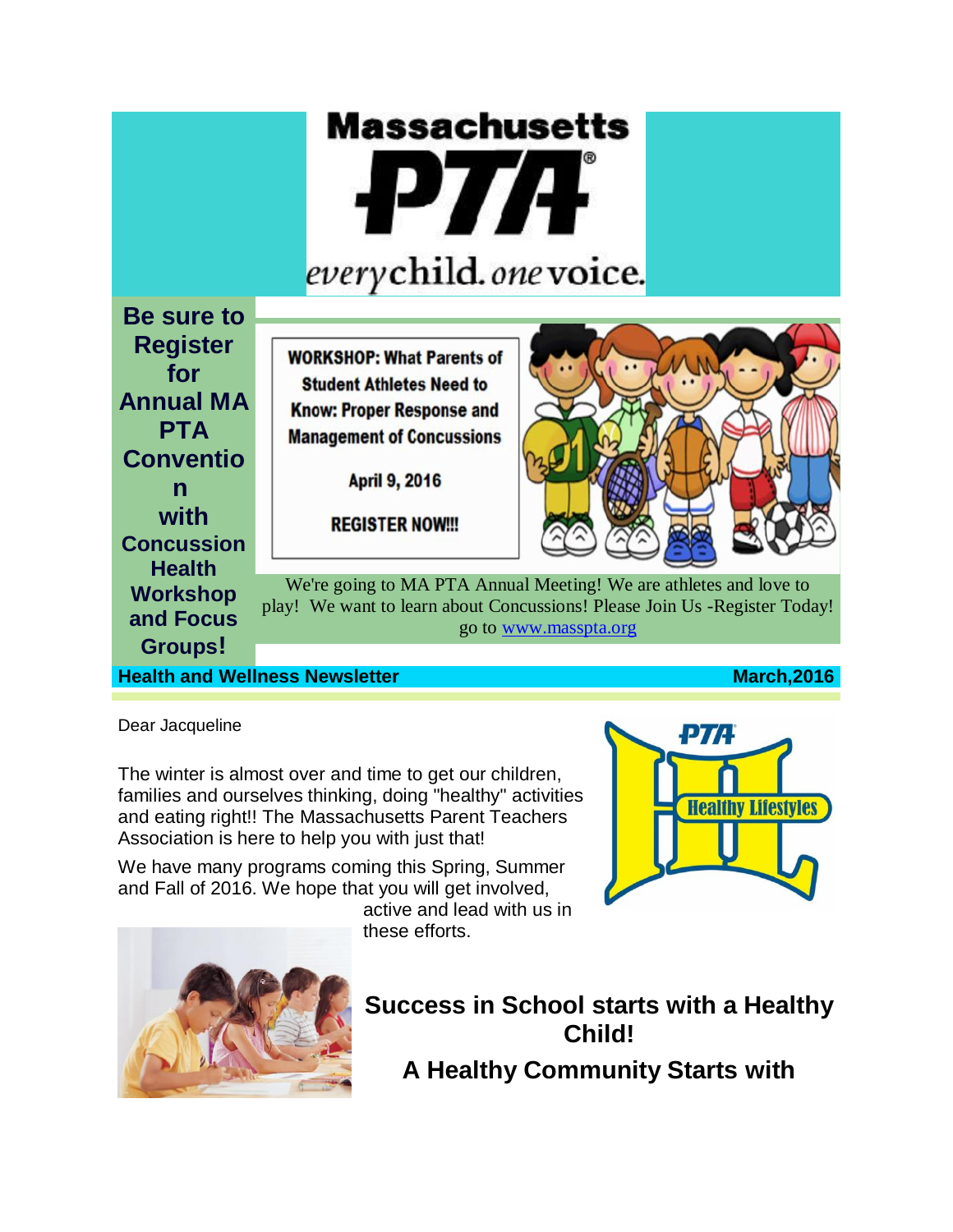# **Healthy Families!!**

*A Health and Wellness Workshop Offering at Massachusetts PTA Annual Meeting*

Come learn what every parent needs to know to help keep their child safe while engaged in school sports. Many involved in the school



community still do not understand the seriousness of concussions, how they affect our athletes on the field and that they may present an even bigger challenge in the academic setting. This session will be conducted by Linda Brown MBA, the Mass. Department of Public Health (MDPH) Program Coordinator of Sports Concussion Activities and Kathleen P. Thornton, MS, LAT, CSCS a Team Leader and Athletic Trainer with South Coast Hospitals.

In addition, immediately after the Workshop, The Massachusetts Department of Public Health is recruiting parents to participate in a confidential focus group following this presentation. Focus groups will last for 75 min. Participants will receive a \$5 Gift Card for their participation. Participants for the Focus Groups are limited, so register early.

For more information on focus group, contact: Linda brown at 617-624-5432 or [linda.browna@state.ma.us](javascript:window.top.ZmObjectManager.__doClickObject(document.getElementById(%22OBJ_PREFIX_DWT444_com_zimbra_email%22));)

For complete convention and registration information, Go to [www.masspta.org](http://r20.rs6.net/tn.jsp?f=0018ZT9BRXTFbHuYADot-aSXggiKVrMRphzQlE6tPm1kXilQvfBEM_JUApPtQ_yYbKogjh3fZuDJRZDbJrnCKeAr8ug74y8iSfKMueodS9Pdw4DOk2QoQ_5rP5wjxNsbG4f5GLtw_JRFm4ZqhM5OkdtyFMWAuKUxQAcdExxiMNrIq0=&c=oplfcB73P7Ylj487bHLo9C2LVmvQprcrfeSWlQOToFLs3v2IDgI6jA==&ch=770BmStVOzcWJOQkvv5G8mif51W5jSxLcCcipNBXSxLtpv2mSY06bA==)

Contact [convention@masspta.org](javascript:window.top.ZmObjectManager.__doClickObject(document.getElementById(%22OBJ_PREFIX_DWT446_com_zimbra_email%22));) with questions. Massachusetts Parent Teacher Association's 106th Annual Convention Saturday, April 9, 2016 HOTEL 1620, PLYMOUTH, MA 02360

#### **Read all About!!**

**Healthy [WorkshopOfferings](https://web.mail.comcast.net/zimbra/mail?app=mail#LETTER.BLOCK6)** 

**Healthy School Meals** [Grant!](https://web.mail.comcast.net/zimbra/mail?app=mail#LETTER.BLOCK8)

[Take Action-MA PTA](https://web.mail.comcast.net/zimbra/mail?app=mail#LETTER.BLOCK10)  [Health Summit Oct. 21,](https://web.mail.comcast.net/zimbra/mail?app=mail#LETTER.BLOCK10)  [2016](https://web.mail.comcast.net/zimbra/mail?app=mail#LETTER.BLOCK10)

> [What's new in](https://web.mail.comcast.net/zimbra/mail?app=mail#LETTER.BLOCK12)  [Immunizations!](https://web.mail.comcast.net/zimbra/mail?app=mail#LETTER.BLOCK12)

Your Massachusetts PTA [Health and Wellness](https://web.mail.comcast.net/zimbra/mail?app=mail#LETTER.BLOCK15)  [Committee working for](https://web.mail.comcast.net/zimbra/mail?app=mail#LETTER.BLOCK15)  [you!!](https://web.mail.comcast.net/zimbra/mail?app=mail#LETTER.BLOCK15)

**It is up to all of us!**



We need to keep our children healthy,safe,educated!

This is our responsibility and our promise as parents, as educators, as a family, as a community and as global people.

Let's do it Together!

Let's Take Action!



**Registration and Quick Links**

Register for MA PTA Annual Meeting and Workshops and Focus Groups at [www.masspta.org](http://r20.rs6.net/tn.jsp?f=0018ZT9BRXTFbHuYADot-aSXggiKVrMRphzQlE6tPm1kXilQvfBEM_JUApPtQ_yYbKogjh3fZuDJRZDbJrnCKeAr8ug74y8iSfKMueodS9Pdw4DOk2QoQ_5rP5wjxNsbG4f5GLtw_JRFm4ZqhM5OkdtyFMWAuKUxQAcdExxiMNrIq0=&c=oplfcB73P7Ylj487bHLo9C2LVmvQprcrfeSWlQOToFLs3v2IDgI6jA==&ch=770BmStVOzcWJOQkvv5G8mif51W5jSxLcCcipNBXSxLtpv2mSY06bA==)

*For more information on Focus Groups, Contact, Linda Brown*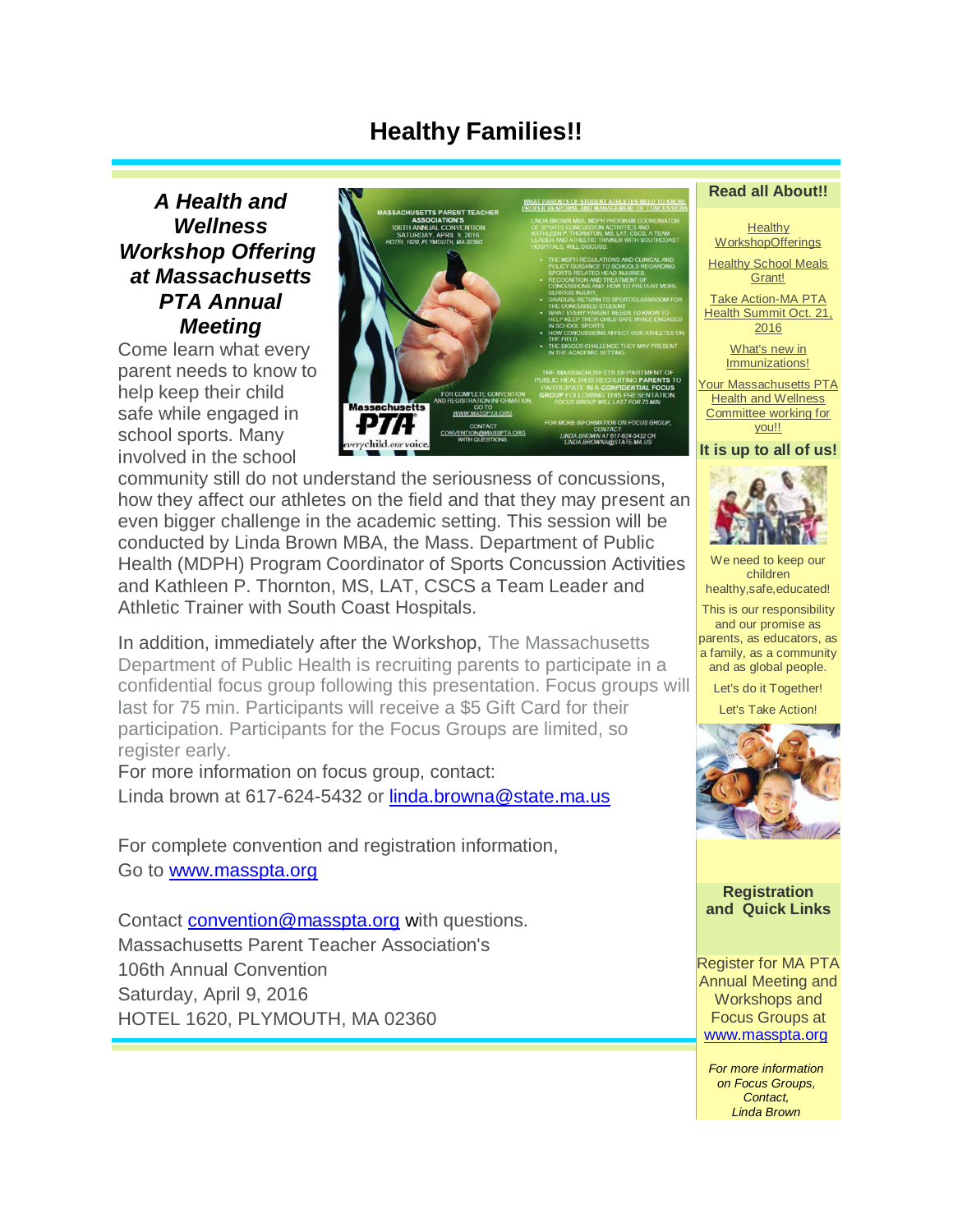

# **Healthy School Meals Grant**

**Enhance School Meals in your School**

**National PTA's Healthy School Meals Grant provides local PTAs with tools to use in partnering with schools to improve the quality of school meals. School meals are an opportunity for students to receive [health@masspta.](javascript:window.top.ZmObjectManager.__doClickObject(document.getElementById(%22OBJ_PREFIX_DWT466_com_zimbra_email%22));) one third of their daily nutrient needs. Grants of up to \$2,000 will be awarded to PTAs who can most clearly demonstrate their capacity to partner with school administrators and food services providers to implement the requirements of the healthy school meals grant program. Eligible applicants must be a PTA in good standing, as determined by the State PTA. This opportunity is made possible through funding from Pew Charitable Trusts.**

## **[Apply Now!](http://r20.rs6.net/tn.jsp?f=0018ZT9BRXTFbHuYADot-aSXggiKVrMRphzQlE6tPm1kXilQvfBEM_JUAOo8Ge2QgUobQamyBvXeN_s3LrJxLqayPMOcZKr75etwlVr46tUsOhP5bkd4C-nV5aPj8UBFOXfEI1D9kvFobrjdrWxjvWnrGLrWzYc4_byANQXWUQIx8JcjldZepH-aCcqXVA08S7X&c=oplfcB73P7Ylj487bHLo9C2LVmvQprcrfeSWlQOToFLs3v2IDgI6jA==&ch=770BmStVOzcWJOQkvv5G8mif51W5jSxLcCcipNBXSxLtpv2mSY06bA==) Grant Deadline: April 4, 2016 at 12 PM ET Grant Application Resources**

- [Healthy School Meals Grant Overview](http://r20.rs6.net/tn.jsp?f=0018ZT9BRXTFbHuYADot-aSXggiKVrMRphzQlE6tPm1kXilQvfBEM_JUAOo8Ge2QgUoHShcICSSdXrNiwxIdGDHQaU7j8bUJTexrklK0txkIGeB1iag_CPod04A8GdGFWQYWidyC2995Jomh2SkehCYRXVv8bHjNUC8xzvHWYdlOf6D00CI-kZ8nPeDxGamFO9sbbd0HS-AsmP3095UAW3YthSuXDmEpR0-ZvWFyaeTo-z3TEWe9wsD4g==&c=oplfcB73P7Ylj487bHLo9C2LVmvQprcrfeSWlQOToFLs3v2IDgI6jA==&ch=770BmStVOzcWJOQkvv5G8mif51W5jSxLcCcipNBXSxLtpv2mSY06bA==)
- [Application Recommended Action Steps](http://r20.rs6.net/tn.jsp?f=0018ZT9BRXTFbHuYADot-aSXggiKVrMRphzQlE6tPm1kXilQvfBEM_JUAOo8Ge2QgUoqZXtTluMgvNu2m1Aahoe-xzFHN_-5_FoHg2rFsz5dYdeNeLfmktGoRebR-AfVPOvZXbbPkVRpv7Juv-DJPRweiIZ-fGDrqBx0f-uPEHTMmQhNijoEThWXQQ6faWf5to0NF_-lNFYSrVa1ni6GsHk7UaltD9PwbSRFTIeKsGupNe8jyJqlJgGvSVEfhxZGGlLAl1GUKd9Qe6rtYKs6S4s_1hLE8udjp6p&c=oplfcB73P7Ylj487bHLo9C2LVmvQprcrfeSWlQOToFLs3v2IDgI6jA==&ch=770BmStVOzcWJOQkvv5G8mif51W5jSxLcCcipNBXSxLtpv2mSY06bA==)
- [Foodservice Conversation Starter](http://r20.rs6.net/tn.jsp?f=0018ZT9BRXTFbHuYADot-aSXggiKVrMRphzQlE6tPm1kXilQvfBEM_JUAOo8Ge2QgUoJ7znsCqMgzCkbnmhuzNWvcW-5r37PCR0aSx7nsiqacST5IXfxqhOHCLN1kJyPC1foS6dSipHIcgEoeA2vR0Eb6FEs4EUdmMLXzM_W8a2rx-i5lSfChKb2JsOytV7euRHFaEYzWh5y2BA2KUBov9z0oba6lkqUijDadJGbg0cwIqLrg0m5fY6jzvzcswEOQyk&c=oplfcB73P7Ylj487bHLo9C2LVmvQprcrfeSWlQOToFLs3v2IDgI6jA==&ch=770BmStVOzcWJOQkvv5G8mif51W5jSxLcCcipNBXSxLtpv2mSY06bA==)
- [School Leaders Agreement Form](http://r20.rs6.net/tn.jsp?f=0018ZT9BRXTFbHuYADot-aSXggiKVrMRphzQlE6tPm1kXilQvfBEM_JUAOo8Ge2QgUoiyvlrK20r-JV2S-dDHYM1oPUvr0RmnYocupdWOP54keOmry6Rot7KFOjREy2yS71gGTcunWyxxcFbC4f-FcO9Ko3c6ppXdL6K9DkirFj2In3gE8gqXHdB7rwP_6mZuOu-bJyzViYaT5ELfwqOb5Gjcv4arELbmpx8ayKb5lSe4BqNkQRoXgJ1wLQPLrgOLYfiONFJYaPBIku6k9Axykgx_oTsIZx-tpTd195pGlVSUZVpYZjhXJLOg==&c=oplfcB73P7Ylj487bHLo9C2LVmvQprcrfeSWlQOToFLs3v2IDgI6jA==&ch=770BmStVOzcWJOQkvv5G8mif51W5jSxLcCcipNBXSxLtpv2mSY06bA==)
- [PDF of application \(for reference only\)](http://r20.rs6.net/tn.jsp?f=0018ZT9BRXTFbHuYADot-aSXggiKVrMRphzQlE6tPm1kXilQvfBEM_JUAOo8Ge2QgUoYdd4RTFmjYaC_nrgbWNTLhj4udZV0_-vBuOJoVQNjuDjxWS0KT0y2ernLMmr_kseEw_sWJKvCDcn5iSZwDWP8rd7USDKkBNZYNs2Um5gGnBWFxjcgtyjVtinBFC8EjqBgKUjXaO2WdpUHu7jCLYHVcLZxmhi-TixYnkGsiyHOc5CdeF_W56hH0ylt5ryLRw-&c=oplfcB73P7Ylj487bHLo9C2LVmvQprcrfeSWlQOToFLs3v2IDgI6jA==&ch=770BmStVOzcWJOQkvv5G8mif51W5jSxLcCcipNBXSxLtpv2mSY06bA==)

## **Webinars**

Webinars will provide an overview of the Healthy Lifestyles: Healthy School Meals Grant and cover the grant application process.

- Thursday, February 25, 2016 at 1:00 PM ET [Register Now!](http://r20.rs6.net/tn.jsp?f=0018ZT9BRXTFbHuYADot-aSXggiKVrMRphzQlE6tPm1kXilQvfBEM_JUAOo8Ge2QgUoBoovqv3MsAMmvFdZXUtB5_BguhEXORGMfLyoAiOWPUg4tQGJtUySIsUCSeZxCICymcWWS0dGc3GGggdyYgm5d3yyUUnQPF-Py8vB_flN9DPraPdJWc2lqRW_4YXBiya5a1tlf95_s13nlMvvR_lxUJ6E69mSdH-j&c=oplfcB73P7Ylj487bHLo9C2LVmvQprcrfeSWlQOToFLs3v2IDgI6jA==&ch=770BmStVOzcWJOQkvv5G8mif51W5jSxLcCcipNBXSxLtpv2mSY06bA==)
- Monday, February 29, 2016 at 7:00 PM ET- [Register Now!](http://r20.rs6.net/tn.jsp?f=0018ZT9BRXTFbHuYADot-aSXggiKVrMRphzQlE6tPm1kXilQvfBEM_JUAOo8Ge2QgUopZzX98-e4TkbIoYjqqHzlCkoJSSA26zhit01BH581yS6XK8ivX7YK2vX8_W4iq1_JdJhnZTEpWNf4M47Q3Z0eCQD5n7CPL8YuC6h4JXQVEnkKSv9b4YgV0vP54osTmdwNT6FdyJR8ygSoqMBoNZ7S80Sj8ADBKBF&c=oplfcB73P7Ylj487bHLo9C2LVmvQprcrfeSWlQOToFLs3v2IDgI6jA==&ch=770BmStVOzcWJOQkvv5G8mif51W5jSxLcCcipNBXSxLtpv2mSY06bA==)

## **Additional Resources**

Learn more about the National School Meals Program and the Smart Snack Guidelines.

- [Pew Charitable Trusts: Kids' Safe and Healthful Foods Project](http://r20.rs6.net/tn.jsp?f=0018ZT9BRXTFbHuYADot-aSXggiKVrMRphzQlE6tPm1kXilQvfBEM_JUAOo8Ge2QgUofvng-YHzPmr2gQ0tR4_kgjGgFT7Oh5s1WAvaR0k01TmqPOXEpIipAKeE1uYbXBlBDfEbQ6t5U4hbU2pROR_UCn9Mp6pCflvGGf_agzMLTwv_6n0KeSUikPBUiPmhb_8iJFmxFcP79FNV1MwvAKP67QR2oUbQczLUwVkQWemA94_fLuXEeI1hyQ==&c=oplfcB73P7Ylj487bHLo9C2LVmvQprcrfeSWlQOToFLs3v2IDgI6jA==&ch=770BmStVOzcWJOQkvv5G8mif51W5jSxLcCcipNBXSxLtpv2mSY06bA==)
- [National School Lunch Program](http://r20.rs6.net/tn.jsp?f=0018ZT9BRXTFbHuYADot-aSXggiKVrMRphzQlE6tPm1kXilQvfBEM_JUAOo8Ge2QgUoVGVXWHFM5c7Y-1cHmmZC81jXxZPdY_j61IPG4AzAhJYvVlyn5Y3xCoqGCn-iuLYOOnIJOb0vDqTTx1-6NLzL2G0vy6SttyOV2bwmTRZIHy5pJUDgj20krPJWxf-oWhPFda3ozBd3QXPHNnBUB-6z9WyPM5Umv9gN&c=oplfcB73P7Ylj487bHLo9C2LVmvQprcrfeSWlQOToFLs3v2IDgI6jA==&ch=770BmStVOzcWJOQkvv5G8mif51W5jSxLcCcipNBXSxLtpv2mSY06bA==)
- [National School Breakfast Program](http://r20.rs6.net/tn.jsp?f=0018ZT9BRXTFbHuYADot-aSXggiKVrMRphzQlE6tPm1kXilQvfBEM_JUAOo8Ge2QgUo5TyUWGY1b4GnRj7ob33-inBIYw0wjucBHREgW0jcRNmYA8f0a5s_terDkkOjPH3shJtm0VmJu9acYsoo69CtJZ20ocpwTLPIj4-Hr1TsVPNDx0R5hfeZtMIsReyGDUiPeqClKpswSVy5qqkVOqLNLOITqR6UyyOD&c=oplfcB73P7Ylj487bHLo9C2LVmvQprcrfeSWlQOToFLs3v2IDgI6jA==&ch=770BmStVOzcWJOQkvv5G8mif51W5jSxLcCcipNBXSxLtpv2mSY06bA==)
- [Smart Snack Guidelines](http://r20.rs6.net/tn.jsp?f=0018ZT9BRXTFbHuYADot-aSXggiKVrMRphzQlE6tPm1kXilQvfBEM_JUAOo8Ge2QgUoHeOAQnApb7kyqwm0vPzX0u7VItRo09THf9Bz5VCj-XXZsrlVreB5Q4dmdeabzMUMvmnxa1dRSLAfrvqXYszSt_gj5m5xg6iQgpoXIOsUaHq5v91b0ZvnAHI5tV21saua2B979pHJDTYbV5nnsh9bKVNDn82PjPARiWtHm3Tb3nk=&c=oplfcB73P7Ylj487bHLo9C2LVmvQprcrfeSWlQOToFLs3v2IDgI6jA==&ch=770BmStVOzcWJOQkvv5G8mif51W5jSxLcCcipNBXSxLtpv2mSY06bA==)

**information on MA PTA Health and Wellness,Contact : Jackie M Coogan**

**For More** 

*617-624-5432 or* [LINDA.BROWNA@ST](javascript:window.top.ZmObjectManager.__doClickObject(document.getElementById(%22OBJ_PREFIX_DWT465_com_zimbra_email%22));) [ATE.MA.US](javascript:window.top.ZmObjectManager.__doClickObject(document.getElementById(%22OBJ_PREFIX_DWT465_com_zimbra_email%22));)

**Chairperson: Health and Wellness Board Member 617-851-5382 [org](javascript:window.top.ZmObjectManager.__doClickObject(document.getElementById(%22OBJ_PREFIX_DWT466_com_zimbra_email%22));)**

**[jmincoogan@co](javascript:window.top.ZmObjectManager.__doClickObject(document.getElementById(%22OBJ_PREFIX_DWT467_com_zimbra_email%22));) [mcast.net](javascript:window.top.ZmObjectManager.__doClickObject(document.getElementById(%22OBJ_PREFIX_DWT467_com_zimbra_email%22));) Mass PTA 617-861-7910**

**Massachusetts** everychild.one voice.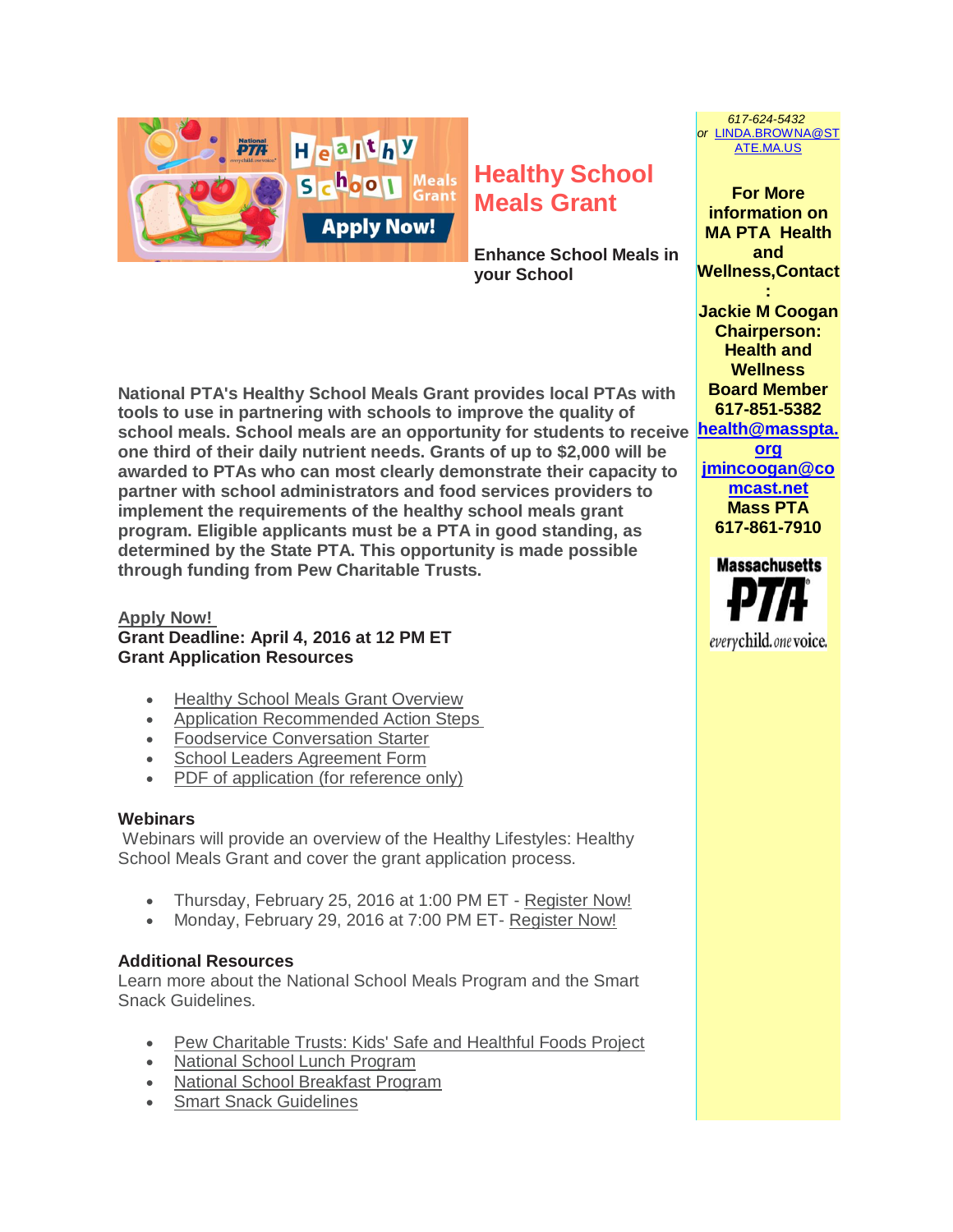For questions, please contact **[programs@pta.org](javascript:window.top.ZmObjectManager.__doClickObject(document.getElementById(%22OBJ_PREFIX_DWT459_com_zimbra_email%22));)** or (703) 518-1229.

**For More information on all of this information,Contact:** Jackie M Coogan Chairperson - Health and Wellness Board Member 617-851-5382 [health@masspta.org](javascript:window.top.ZmObjectManager.__doClickObject(document.getElementById(%22OBJ_PREFIX_DWT460_com_zimbra_email%22));) [jmincoogan@comcast.net](javascript:window.top.ZmObjectManager.__doClickObject(document.getElementById(%22OBJ_PREFIX_DWT461_com_zimbra_email%22));) Mass PTA 617-861-7910



**Look what's Coming Up!!!! Healthy Spring, Summer and Fall!**



**Save the Date! October 21, 2016** Massachusetts PTA Health Summit

*"Healthy Kids, Healthy Community" A Call to Action!* **Friday, October 21,2016 Colonial Inn , Gardner , MA**

This summit will be informative, action packed and engaging! There will be networking, round table discussions, panels, workshops, and speakers who are expert in their fields of keeping our children, families and communities "healthy"!

Parents, educators, MA PTA Partners, community members, state leaders, free prizes,exhibitors, vendors, businesses and other health related non-profits will all gather October 21st to put into action and

assuring our children, families and communities are healthy!

**Mark Your Calendars! Join Us! Look for Registration soon!**

> We need to keep our world Healthy and Happy for them!



Join us in this Effort Take Action!

**2016 Childhood Immunization Schedule from our partners at Department of Public Health**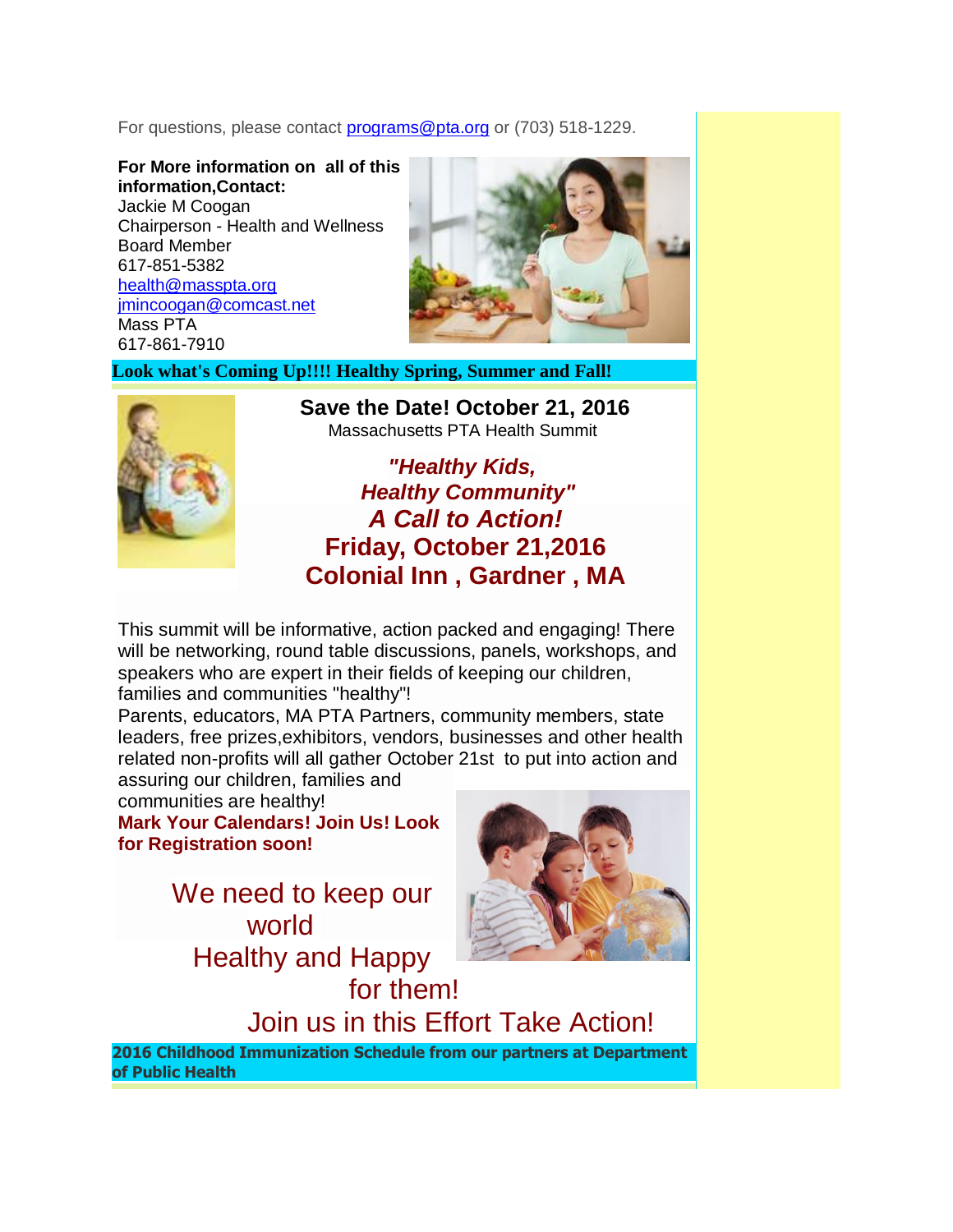

The 2016 immunization schedules for children and adolescents from birth through 18 years of age include several changes from last year, including updated recommendations for the **human papillomavirus (HPV) and meningococcal B vaccines.**

#### **Changes to vaccine schedule include:**

 The order of vaccines has been changed to group vaccines by recommended age of administration. The order of footnotes also has been changed.

- A purple bar was added for *Haemophilus influenzae* type b vaccine for children ages 5 through 18 years to denote the recommendation to vaccinate certain unimmunized high-risk children in this age group.
- A purple bar has been added for HPV vaccine for children starting at 9 years of age with a history of sexual abuse.
- A new row has been added for meningococcal B vaccine. A purple bar has been added to indicate the recommendation to vaccinate certain high-risk people ages 10 years and older. A blue bar has been added to indicate the recommendation for permissive administration to non-high risk groups subject to individual decisionmaking for those 16 through 18 years. (This blue color is a brand new category on the schedule to reflect the new permissive type of recommendation.)
- In Figure 2 the catch-up schedule, Tdap/Td was added to the list of possible previous vaccines in the Tdap line for children ages 7 years and older, dose 2 to dose 3 column.

## **Changes to the 2016 footnotes include:**

- The order of the footnote has been changed to follow change in order in the schedule.
- The hepatitis B vaccine footnote was revised to present the timing for post vaccination serologic testing for infants born to hepatitis B surface antigen positive mothers.
- The DTaP footnote was clarified to present recommendations following an inadvertent early fourth dose of DTaP vaccine.
- The inactivated polio vaccine footnote was updated to provide guidance for vaccination of people who received only oral polio vaccine and received all doses before 4 years of age.
- The meningococcal vaccines footnote was updated to include recommendations for the administration of the meningococcal B vaccine. A "clinical discretion" category was added for the recommendation for vaccination of persons not at high risk aged 16 through 23 years, subject to individual clinical decision making. Meningococcal B vaccines have been added to the section recommending vaccination of persons with high-risk conditions and other persons at increased risk for disease. A definition of persistent